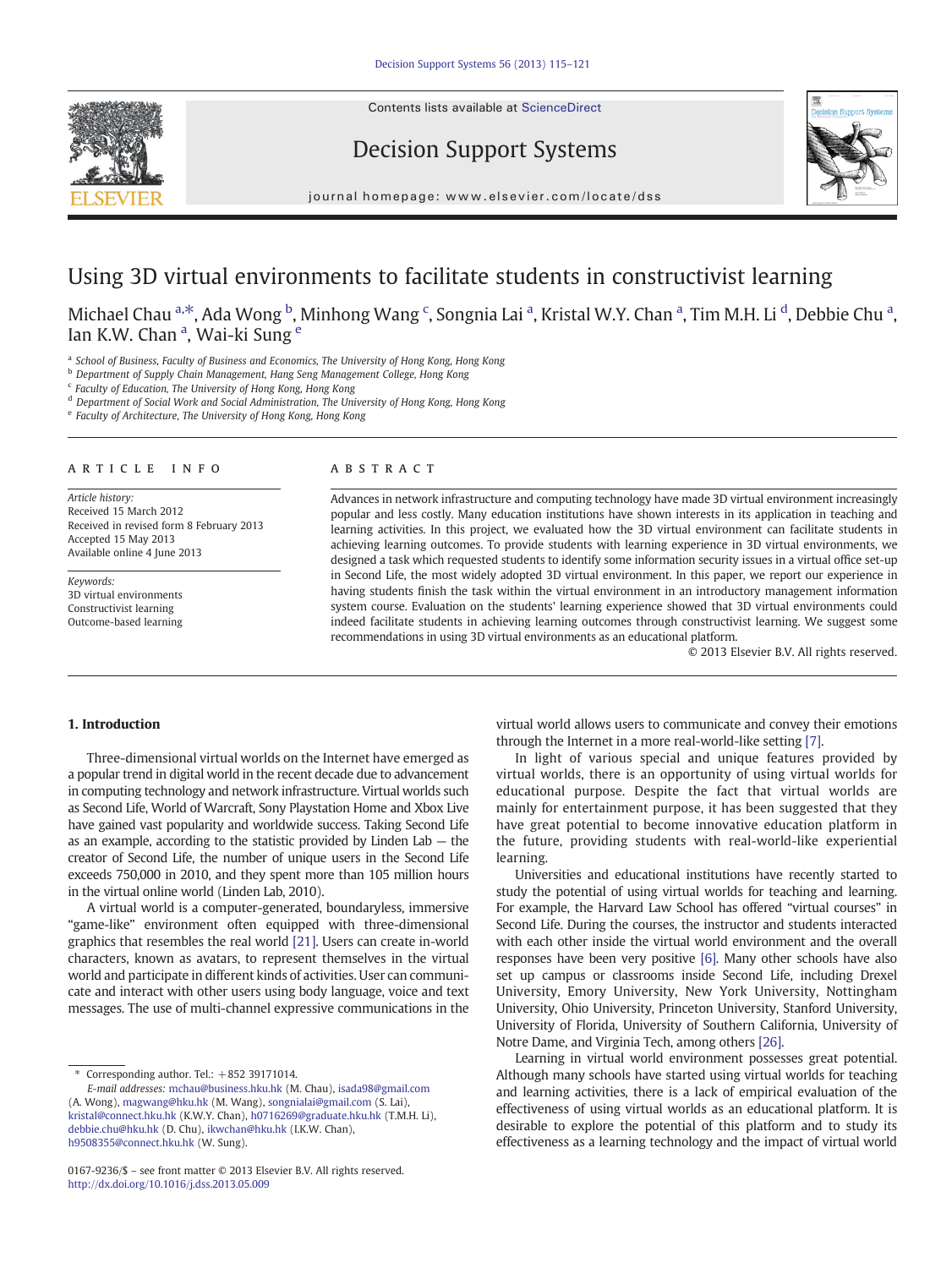on students' learning activities. However, most existing studies only involve the perceived usefulness of 3D virtual world environment. Very few studies investigate why virtual world learning can facilitate learning.

The paper is structured as following: Section 2 reviews related research. Research questions are posed in [Section 3](#page-2-0). [Section 4](#page-2-0) discussed the research methodology of our study. The data obtained from our study are presented and discussed in [Section 5](#page-2-0). We conclude our study in [Section 6](#page-4-0).

#### 2. Literature review

# 2.1. Virtual world learning

Virtual world learning or e-learning has been increasingly popular worldwide as information and Internet technologies advance. The topic of e-learning, especially virtual world learning has drawn a lot of research attention. Platforms such as Second Life and Active World are easily available on the Internet for educational purpose. Lots of educational institutions and universities have already set up their own learning platform on the Internet, trying to learn about and utilize this new educational medium [\[26\]](#page-5-0).

Virtual world learning provides a game-like learning environment for users. Young people nowadays grow up in a digital world surrounded by smart phones, computers, Internet and video games. "Digital Native" is a term describing this group of people who are born within a digital environment; so that they are very familiar with the latest information technologies [\[25\]](#page-5-0). They live in a world full of multimedia. The learning space should not be limited to physical space anymore. The unique immersive environment of virtual worlds allows users to have a more personalized learning experience that fits their own need [\[12\]](#page-5-0) and provides them with higher learning autonomy [\[17\]](#page-5-0). It has been reported that virtual environments like computer games can motivate students to engage in learning activities and have achieved promising results [\[20,31\].](#page-5-0) Previous research shows that such innovative education media encourage users to have a better collaboration and communication, which form an effective and supportive learning environment for students [\[5\].](#page-5-0) [\[27\]](#page-5-0) also suggests that three-dimensional virtual worlds like Second Life can model the real world much better than text-based or two-dimensional environments, and the increased degree of realism can lead to better student engagement in the learning activities.

Using three-dimensional virtual worlds in teaching and learning has the following advantages [\[3,27,30\]:](#page-5-0)

- Students can participate in learning activities from anywhere. This can facilitate distance learning of students from their home or anywhere else.
- Students can navigate the virtual learning space easily by "flying" and "teleporting" inside the virtual world without any physical constraints. This allows students to switch between different learning activities more quickly and hence engage in more such activities.
- Instructors and students can meet and interact more easily. It is also possible for different groups of students around the globe to meet inside the virtual world to engage in educational activities (e.g., cultural exchange). Compared with other online media like emails or instant messaging, virtual worlds allow users to have better interaction like movements and gestures.
- The virtual world environment acts as a simulation of the real world and allows students to experiment with different concepts without doing real harm. For example, medical students can experiment with surgery operations; physics students can see a rocket from inside out and even create new designs. The virtual environment also improves students' fantasy and imagination.
- The "game" nature of virtual worlds may have a positive impact on students' motivation and engagement in the learning activities.

The flexibility of virtual world platforms also brings possibility to more interactive distance learning. The virtual platform on the Internet overcame the barriers of distance, time and locations. In the past, there have been many other distance learning platforms, such as videos, textbooks, and audio-recording. However, only e-learning or virtual world learning enables real-time communication and resources for collaboration [\[16\]](#page-5-0). It has been suggested that a virtual social space with interaction is essential to improve education [\[2\]](#page-5-0). From the previous experience of other researchers, the use of virtual world as a distance learning platform gives satisfying and promising result to the courses [\[22\].](#page-5-0) The research by [\[22\]](#page-5-0) has also shown that most students found that the virtual world learning experience is intriguing enough to trigger further study of the topic involved.

### 2.2. Constructivist theory and experiential learning

Constructivist learning could be experienced in the virtual worlds. The constructivist learning theory views learning as a process in which learners actively construct or build up new ideas or concepts based upon current and past knowledge [\[1\].](#page-5-0) Knowledge building requires the use of real problems, self-organization, monitoring and correction, and the creation of artifacts to advance the collective knowledge, viewing individual learning as a by-product of the process [\[23\].](#page-5-0) According to constructivist theory, the learner should interact with meaning activities in order to generate knowledge based on their prior experience [\[24\]](#page-5-0). The virtual world simulates the real world environment, in which the learner could learn under an environment that is close to the reality. The virtual world provides learners with opportunities to learn without real-world repercussions and personalize their learning experience [\[15\]](#page-5-0). Through interacting with the virtual world, learners could build up new concept and knowledge based on their prior experience. The realism of virtual world could further enhance the learning experience.

Moreover, learners could gain better understanding of conceptual context by performing specific tasks in the virtual world, or by interacting with virtual objects [\[4\]](#page-5-0) and virtual environment from a first person perspective. In tradition classroom learning, the knowledge is acquired from teachers and the information is represented in the form of text, graphic, video and audio, as described by [\[28\]](#page-5-0) as "third-person symbolic experiences". Comparatively, virtual world provides learners with more interactive, experiential learning experience. It could provide learners a first-person symbolic experiences, which can further help enrich information representation by experiential learning [\[28\]](#page-5-0). By performing specific tasks in the virtual world environment, learners could apply their abstract knowledge on situation in authentic, virtual contexts that are similar to the real world environment [\[14\]](#page-5-0). The "learn-by-doing" experience helps learners better understand the context.

Constructivist learning also highlighted the importance of knowledge sharing. According to [\[18\]](#page-5-0), education has two purposes. Firstly, the individual learner constructs meaning based on personal experience. Secondly the learner confirms the ideas collaboratively within a community of learners. As pointed out by [\[11\]](#page-5-0), learning experience is further enhanced by collaborative learning and group work activities; the virtual world environment could create an environment for collaborative learning, which learners can interact with each other by performing specific tasks and involving in discussion. Each individual learner builds up their own knowledge. Through sharing of knowledge and activities in the virtual world, learners could build up a network for knowledge sharing or even build up new ideas during the discussion process, which may further enhance their understanding of the context. Furthermore, communal constructivism [\[19\]](#page-5-0) is similar to the key processes of knowledge building aforementioned and extends it with not only an emphasis on constructing knowledge for current learners but also future learners.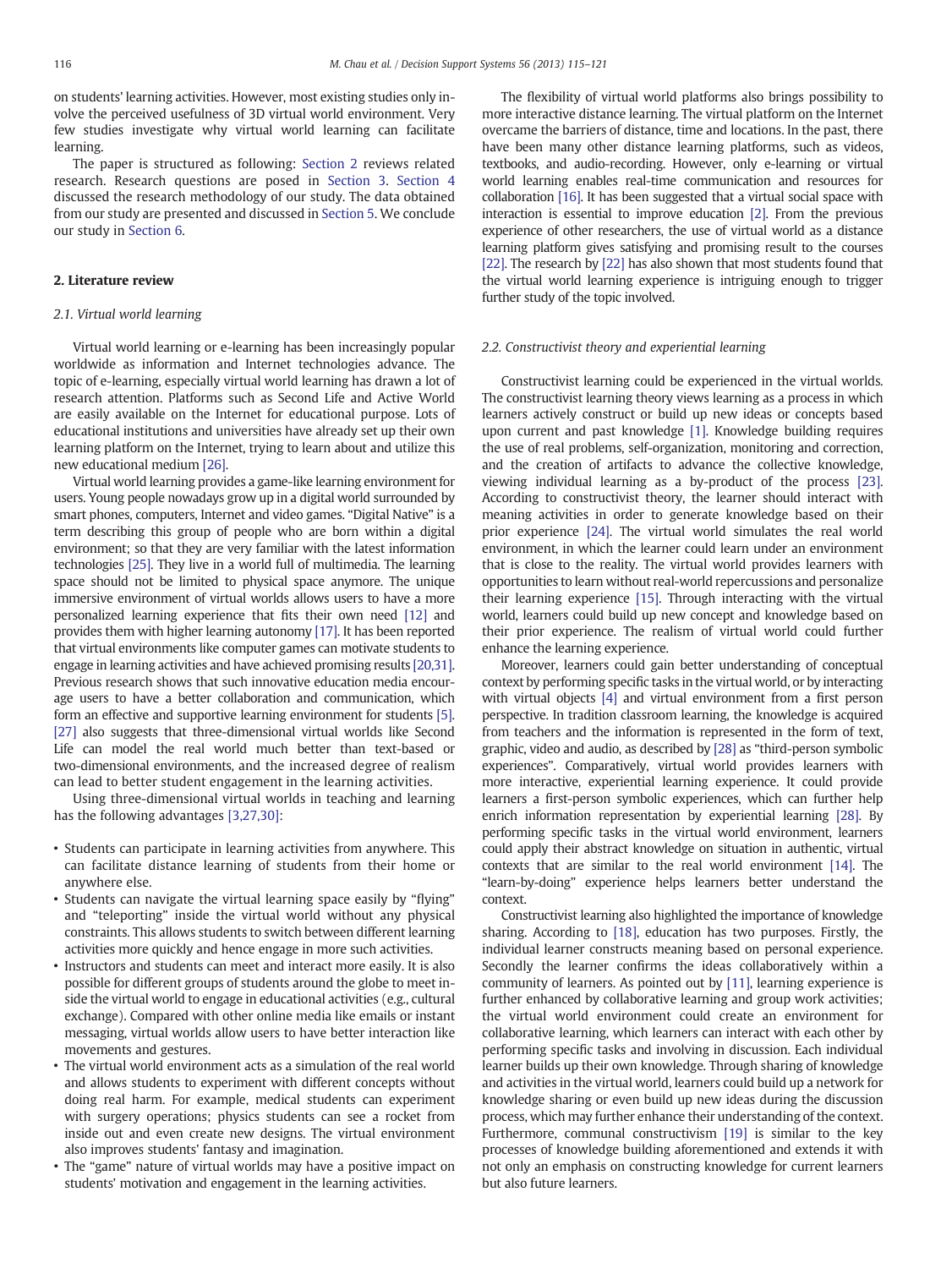# <span id="page-2-0"></span>2.3. Second life and education

Many schools have used Second Life as a virtual world platform for educational purpose. In Second Life, users can register an avatar and download the client software freely. Educational institutions can rent a virtual land in the Second Life and set up their own virtual world educational platform. They could also use the code-free development tools to develop objects for educational purpose. Second Life also provides a lot of online guidance to the educational institutions that want to start using Second Life for educational purpose.

Many universities and educational institutions have noticed the potential of Second Life as a virtual world educational platform. Up till now, there are more than 150 universities or educational institutions in Second Life, and the number is still growing [\[26\]](#page-5-0). For example, Yale University used Second Life for industrial ecology, to demonstrate the procedure of paper-making in a virtual company in Second Life [\[29\].](#page-5-0) Medical and health schools such as Coventry University, London have used Second Life to provide problem-based learning courses.

Second Life is a flexible, user-friendly platform with high usability for educational purpose. However, a number of these schools have only provided exhibition for their research and virtual classroom in Second Life. Very few of these schools have used Second Life for information system learning in an experiential learning approach. Moreover, few of these studies have evaluated the effectiveness of using Second Life in education. The work of [\[13\]](#page-5-0) is one of the few examples. They evaluated the presence, awareness, communication, comfort and perceived sociability aspect of the 3D virtual world environment. However, they did not evaluate the learning outcomes of the program. Another example is the work of [\[22\],](#page-5-0) where users were asked to create an object in Second Life. Both of these tasks involve experiential learning, but the results have not been compared with traditional classroom learning.

### 3. Research hypotheses

With many studies and research demonstrating the effectiveness of virtual learning environment in the last section, we would like to investigate the potential of using 3D virtual environments to facilitate constructivist learning. Through this research, we would like to study how virtual worlds can allow students to achieve better learning outcomes by a constructivist process in the virtual world. Constructivism focuses on learner-centered learning so that learners can construct knowledge by themselves throughout the learning experience. The study therefore set up two learning conditions to evaluate the difference students' perceived learning outcome and learning outcome achievement. More details will be provided in the next section. The following are the hypotheses to investigate our research question on how 3D virtual environments could facilitate constructivist learning.

H1. Perceived learning outcome of students who explore the 3D virtual world environment is better than those who watch the video showing the exploration in the 3D virtual world environment.

H2. Learning outcome achievement of students who explore the 3D virtual world environment is better than those who watch the video showing the exploration in the 3D virtual world environment.

If these two hypotheses are supported, we argue that 3D virtual environments can facilitate constructivist learning by providing learnercentered conditions and high level of control in exploring details in the learning context. The effectiveness of the 3D virtual learning environment can also be shown.

# 4. Methodology

In this research, we developed a virtual business office and a computer server room in the virtual world environment Second Life. Second Life was chosen as our platform because it is the largest and the most popular virtual world environment. Many other educational institutions have set up their virtual campuses and learning facilities in Second Life. A piece of virtual land was rented inside Second Life, on which a building and classroom resembling the real buildings in our university and a business office resembling a real office and a computer server room were built. Virtual objects, such as desks, chairs, computers, stationeries, and projectors, among others, were created or acquired and used inside the virtual world environment.

In this study, following the theory of constructivist and experiential learning, we focus on whether performing tasks in a virtual learning environment could help students achieve their learning outcomes better than the traditional classroom environment. Our study was conducted in an introductory management information systems course, which is a core course for all business undergraduates. In the course, there are seven subsections of tutorials. These tutorials were randomly assigned as the experimental group or the control group. Each of this subsection was conducted at different lecture timeslots but with the same teacher and same student mix (i.e., first year business school students).

One of the topics covered in this course is information system security. All students were taught with the information system security concepts and issues in the same lecture by the same teacher to avoid teaching quality bias. After students have taken the corresponding lecture, they were separated into different tutorial classes and asked to identify some security vulnerabilities in a virtual office, which was set up in the Second Life. They were asked to write down their answers on a piece of paper which was later collected by the teacher. The students were randomly assigned to different tutorials to perform the identification task and test. For the experimental group, the students performed the identification task using the 3D virtual world environment. The students registered for an account and got an avatar in Second Life to access the virtual learning space, and explored the virtual office and server room using the avatar to find out the security vulnerabilities inside. Whereas in the control group, a video was taken, showing an avatar going through the virtual office. The student watched the video in the tutorial class and tried to identify some security issues in the virtual office. They could watch the video as many times as they wanted to.

In total, there were 10 security vulnerabilities in the virtual office and server room. Students have to apply their knowledge learnt in the previous lecture to find out the security vulnerabilities, such as a USB flash drive left unattended on the desk and entry of server room kept open by obstruction, as shown in [Figs. 1 and 2](#page-3-0).

The virtual learning environment was evaluated in the following two aspects: the perceptions of virtual world as an educational platform by students on achieving learning outcomes and the measure on actual achievements of students' learning outcomes. At the end of the session, students were asked to fill in a questionnaire. The above two aspects were assessed in the questionnaire and the students' performance in the given task, and a comparison was made between two groups.

#### 5. Data analysis and discussions

In total 105 students attended the class and completed both the task and the post-task questionnaire. The experimental group (using Second Life) contained 49 students while the control group (using video) contained 56. All of them performed the given task on identifying security vulnerabilities and their answers were scored by a teaching assistant.

The students from both groups were asked to evaluate their learning experience in terms of different aspects of perceived learning outcomes in the questionnaire. The test score of the students act as an indication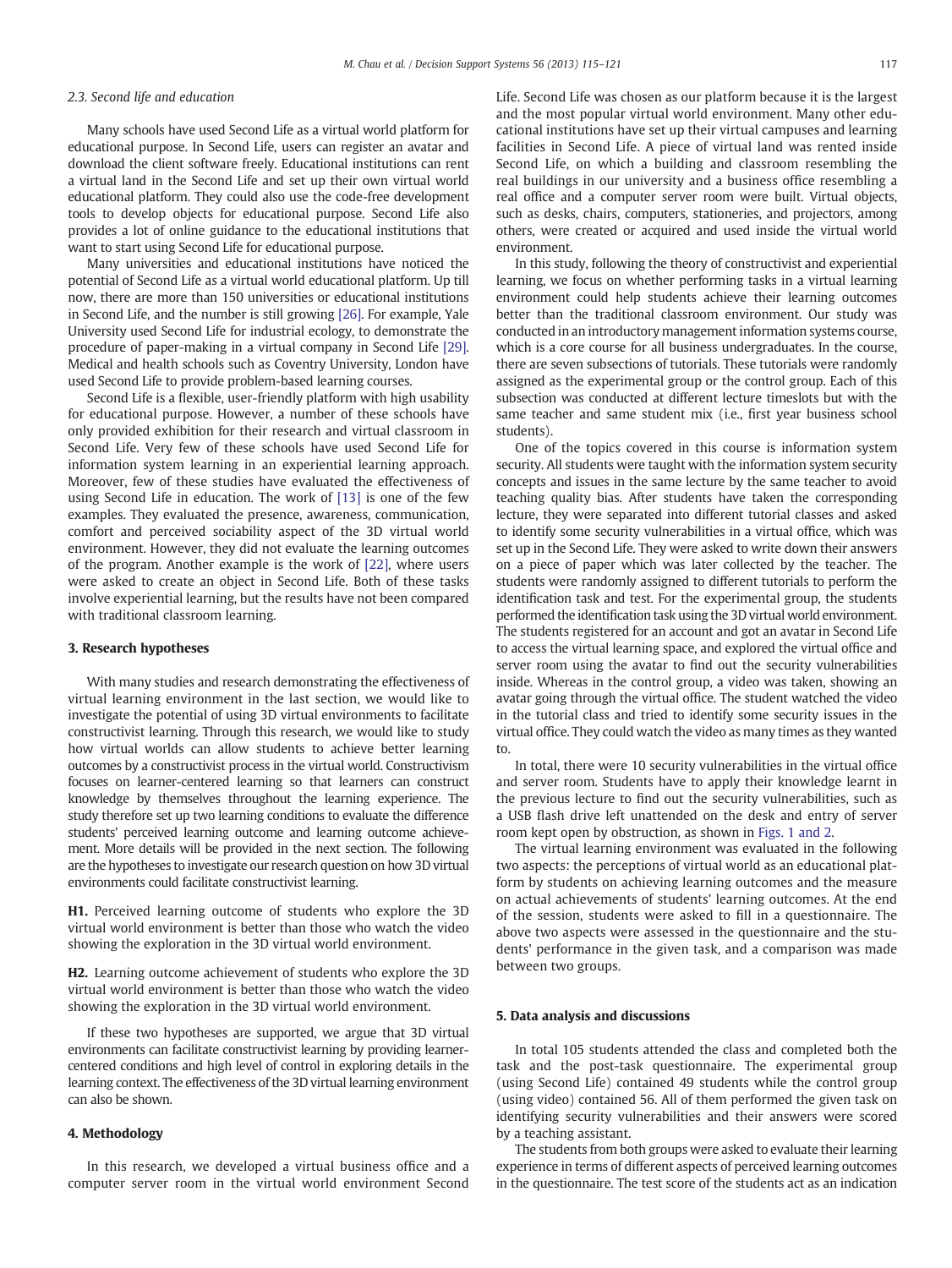<span id="page-3-0"></span>

Fig. 1. Screenshot of the virtual office.

of learning outcome achievement. There were in total three learning outcomes we were looking for in this course:

- Describe and explain the concepts of information systems/technology and their roles and functions in organization.
- Describe and explain the issues relating to managing information system security and control.
- Apply different models to evaluate the applications of various information systems and propose information system solutions in solving problems.

Our results are summarized in [Table 1](#page-4-0). Generally, students using Second Life gave higher scores in all perceived learning outcome

achievement in all three learning outcomes than those students using video, with p-values less than 0.05 in all cases. The students using Second Life have significantly higher overall perceived learning outcome achievement than those students using video. The students using Second Life also gained significantly higher test scores in the tasks than students using video with a p-value less than 0.0001.

In Learning Outcome 1: Describe and explain the concepts of information systems/technology and their roles and functions in organization, Second Life scores higher (4.61) than the control group (4.09) with a p-value of 0.0240. We suggest that the virtual environment helps students understand abstract concepts about systems/technology better. For Learning Outcome 2: Describe and explain the issues relating to



Fig. 2. Screenshot of the virtual server room.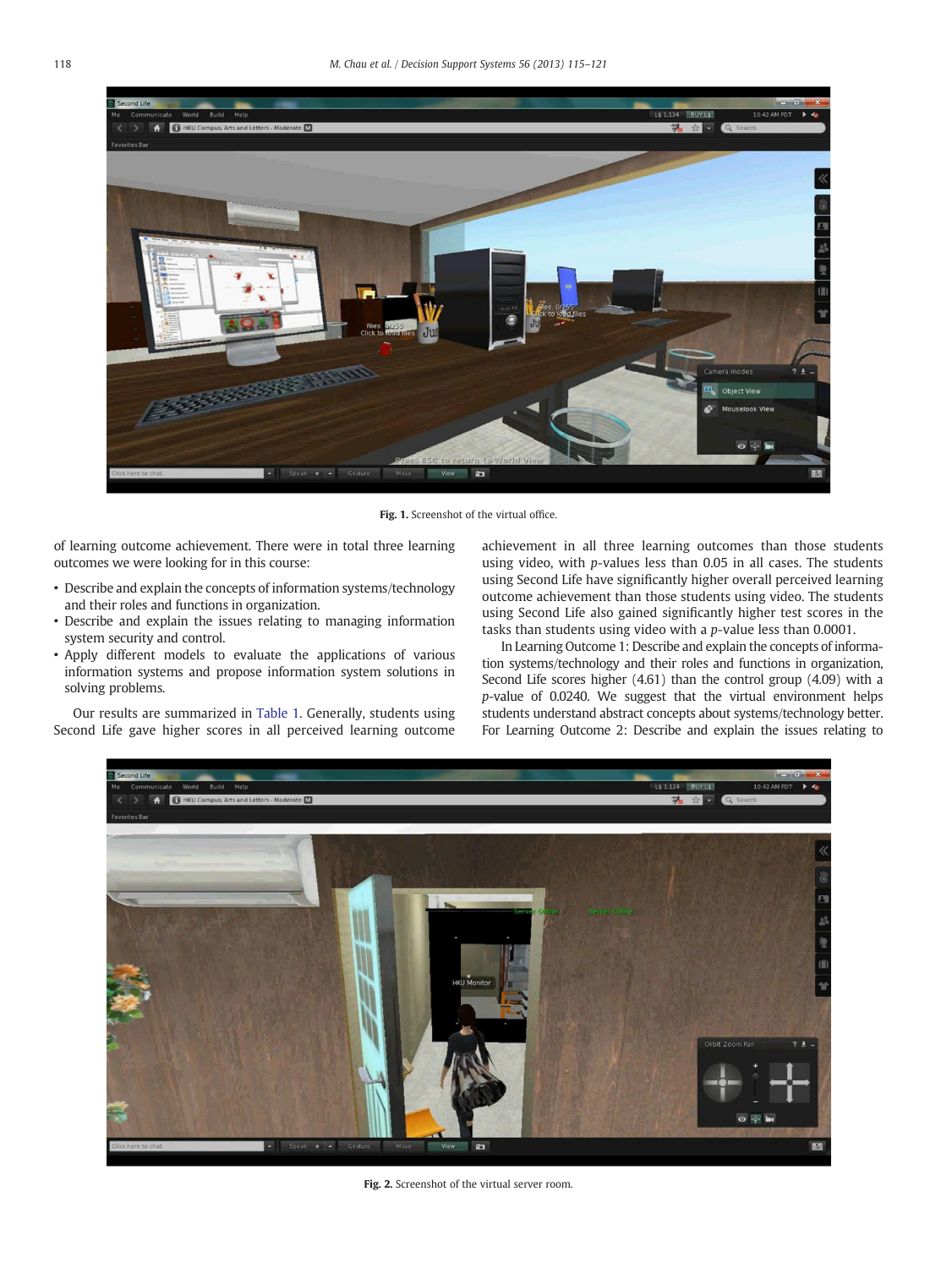<span id="page-4-0"></span>managing information system security and control, students also gave higher score for Second Life (4.82) than the control group (4.32) with a p-value of 0.0408. The biggest difference is seen in Learning Outcome 3: Apply different models to evaluate the applications of various information systems and propose information system solutions in solving problems. Second Life received a score of 4.73 while the control group received 4.05, with a p-value equal to 0.0045. It suggests that students found that they could better apply their knowledge and solve the problem using Second Life instead of using video. The 3D virtual environment brought significant improvement in learning process when students have to apply knowledge of information systems to solve problems. All in all, we suggest that using virtual environment can significantly improve students' learning process of understanding information systems and apply knowledge to solve problems relating to security of information systems. H1, which states that perceived learning outcome by exploring in the 3D virtual world environment is better than that by watching video showing the exploration in the 3D virtual world environment, is therefore accepted.

Students using Second Life also achieved a significantly higher test score (5.97) in the given task than the control group (2.49), with a p-value less than 0.0001. The large difference suggests that the learning process is significantly improved using the virtual environment as learning platform instead of traditional learning methods like video. The students using Second Life performed better in achieving the learning outcomes than those students using video. This result corroborates with our questionnaire results. Therefore H2, which proposes that learning outcome achievement by exploring in the 3D virtual world environment is better than that by watching video showing the exploration in the 3D virtual world environment, is also accepted.

The effectiveness of the 3D virtual learning environment is shown in the qualitative analysis. Since both hypotheses in the study are accepted, we think that 3D virtual environments can facilitate constructivist learning by providing learner-centered conditions and high level of control in exploring details in the learning context. First, both the experimental and control groups experienced the 3D virtual environment but only the experimental group students manipulated their avatar to go wherever they wanted to explore. The students interacted more with the learning environment which can facilitate constructivist learning [\[24\].](#page-5-0) The learner-centered learning environment encouraged them to build up the knowledge and understanding around the learning environment. The students' exploring experience in the 3D virtual environment was instrumental for them to construct new concepts based on the current knowledge [\[1\]](#page-5-0). Gradually the students also constructed the knowledge about the security concepts. Throughout the problem-solving process in the environment, the students noticed more details in the identification task which made them think more deeply. On the other hand, the control group students did not have any interaction with the 3D virtual environment. They just watched the video of exploration in the 3D virtual environment. No matter how many times the students watched the video, they may not be able to construct the knowledge in their mind.

Table 1 Analysis results.

Using Second Life  $(n = 49)$ Using video  $(n = 56)$ p-Value of two-tailed t-test Perceived learning outcome (LO) achievement (overall) 4.72 4.15 0.0088 Perceived achievement of LO1: Describe and explain the concepts of information systems/technology and their roles and functions in organization 4.61 4.09 0.0240 Perceived achievement of LO2: Describe and explain the issues relating to managing information system security and control. 4.82 4.32 0.0408 Perceived achievement of LO3: Apply different models to evaluate the applications of various information systems and propose information systems solutions in solving problems 4.73 4.05 0.0045

Learning outcome achievement (mean test scores) 6.97 6.0001

The argument can be supported by the large difference of learning outcome achievement between the experimental and control groups. Furthermore, the experimental group had better perceived learning outcome in all 3 aspects than the control group which also entails that the experimental group students had more confidence in the learning process.

The qualitative analysis also provided our insight to further improve the 3D virtual learning environment in the future. In the open-ended section of the post-test questionnaire, a lot of comments were received from the students. Most of the students using Second Life think that learning using virtual environment is "interesting and interactive". Some students reported that the learning in Second Life is "fun and interesting" and the virtual environment can "attract students". It is believed that the use of Second Life could enhance the students' interest in learning. The game-like environment of Second Life could provide an interactive environment for the students to learn. Secondly, some of the students think that the use of Second Life is convenient and flexible for learning. Some students think that Second Life can provide "flexible time in studying" and has "less restriction on locations and times". A student said that the learning is "fun and saves time", as they "don't have to walk around". Students also think that the use of Second Life in learning is "efficient usage of resources". It is believed that the use of virtual environment in education would make learning more flexible.

However, the use of Second Life also received some negative comments from students. One reason is that the server and network were unstable. Some students considered the "jammed server" and "unstable Internet connectivity" as the main weaknesses of the learning experience in Second Life. A student commented that they could "lose control easily when the Internet broke down". The quality of network and computer hardware diminishes the quality of learning in virtual environment. The poor quality of network and computer hardware may even make the control of characters in Second Life difficult. Secondly, some of the students find the virtual environment to be "difficult to control". A student suggested that it is "quite difficult to manage the avatar". Some may even commented that the learning experience is "confusing and hard to control". The ease of control of characters in the virtual environment is important for learning in virtual environment. Students may need some more time to adapt the control of avatars in Second Life.

#### 6. Conclusions and future work

In general, most students evaluated the Second Life learning experience as rewarding and interesting. The Second Life learning experience provided students with a chance to be situated in an office and server room setting, identifying the security vulnerabilities found in the office. The Second Life learning experience utilized the advantages of 3D Virtual World to give students a unique learning experience. By making use of virtual objects created or easily available in the Second Life, a virtual environment was created in this project. Through virtual objects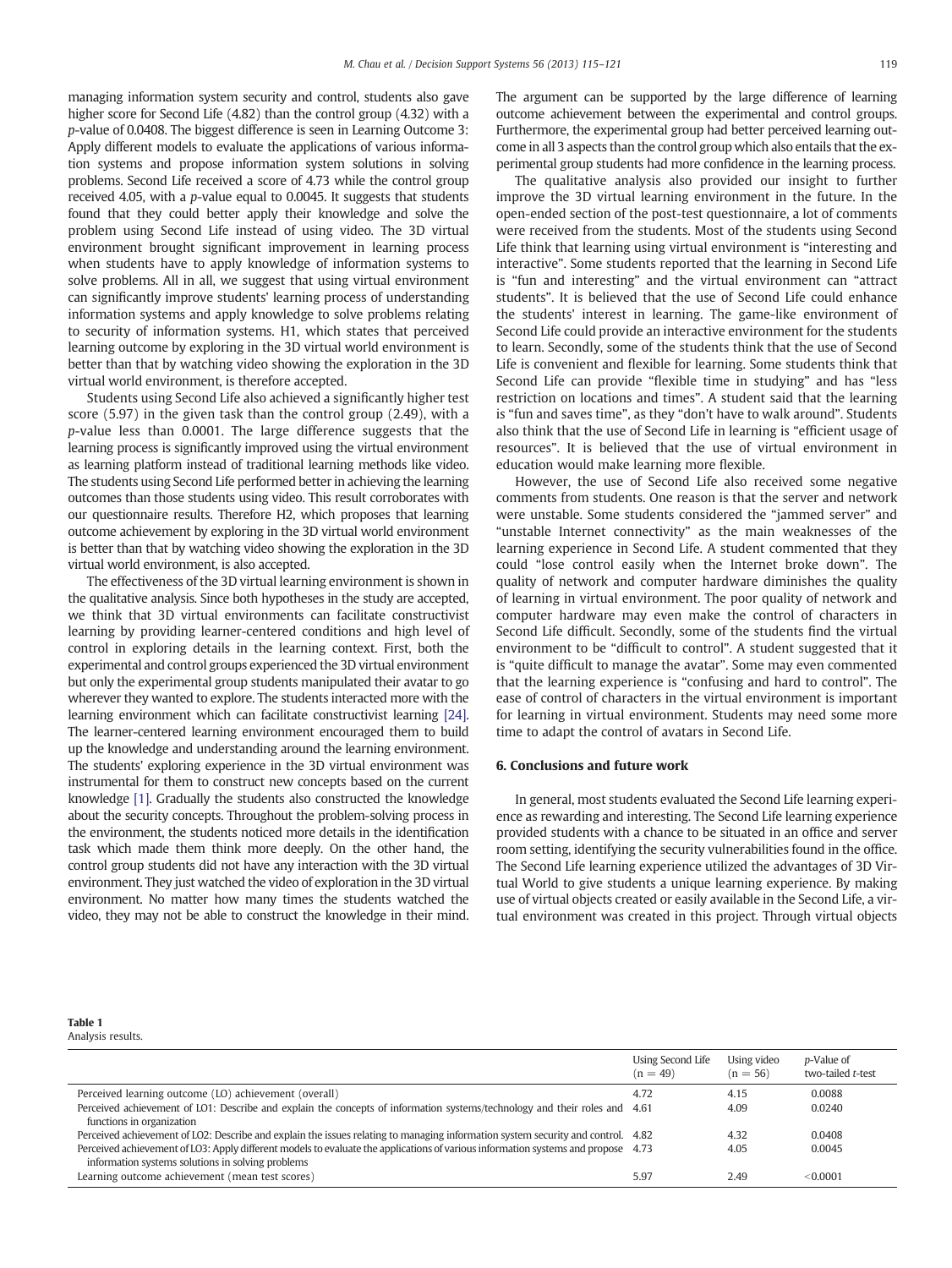<span id="page-5-0"></span>and the environment, Second Life has created an immersive and game-like environment that allows users to create their personalized learning experience. Through careful comparison between the result of the experimental group and the control group, we found that the experimental group performed better in the task. We also found that the students in the experimental group have higher perceived learning outcome achievement than those students in the control group. All these evidences show that the virtual environment is able to help students better achieve the learning outcomes. The use of virtual environment as a learning platform has a positive impact on the students' learning outcome achievement. Although many studies investigated the effectiveness and advantages of using 3D virtual environments as learning platform, few investigated why 3D virtual environments can facilitate learning. Based on previous research, the study proposes that 3D virtual environments can facilitate constructivist learning and shows a significant result. Comments received from the students using Second Life also suggested the positive impact of the use of virtual environment in learning. The interesting and interactivity of virtual environment can bring benefit to the learning. There are however some limitations in the study. First, the sample size may not be large enough to significantly generalize our findings to all learning situations. Besides, we only conducted the experiment in one course to evaluate the learning experience of an information systemrelated topic. The implication may be limited by the research context which may affect the results. Finally, we only focused on learning outcomes in our study. Other potentially influential factors, such as students' enthusiasm, were not evaluated and included in the analysis. These factors may interact with each other to affect the learning outcomes.

Further studies are required with a larger sample size on different age groups in order to have a more comprehensive understanding of the effects of this 3D virtual environment in different educational aspects. In addition to augmenting the sample size, we will continue our research by asking students to perform developmental tasks in the virtual environment. Students can get better hands-on experience in such tasks [8–10]. It will be useful to study the effectiveness of these tasks in 3D virtual environments. Another possible future research direction includes evaluation of others potentially influential factors, such as students' enthusiasm and their influence on learning outcomes. We believed that the creative and engaging aspect of Second Life can increase students' enthusiasm in learning. Since Second Life allows students to perform developmental tasks in the virtual environment, the enthusiasm can be sustained after playing a number of times. In addition to learning outcomes, this kind of individual factors may be instrumental to evaluate learning process. Further investigation of the effectiveness of online 3D virtual environments based on this study can contribute to the knowledge in e-learning. We believe that 3D virtual environments have a great potential to be the educational platform in the future generations. We can see a lot of development possibilities in the 3D virtual environments, which allow educational institutions to create an interactive and immersive learning platform for students and allow student to have better learning autonomy, communication and collaboration. Moreover, the flexibility of virtual environments indicates that learning can now be liberated from the constraints of geographical location. Interactive distance learning is made possible through the use of the Internet and virtual environments. Students can be from different origins but work on projects or coursework together. In the future, educational institutions can use 3D virtual environments to provide students with more complex learning tasks, or even team project, which require team collaboration to facilitate students' learning process.

# Acknowledgment

The project was supported in part by the following grant: "Exploring the Use of Three-Dimensional Virtual Worlds for Teaching and Learning Activities," HKU Earmarked Teaching Development Grant (project # 10100316).

# References

- [1] [N.B. Adams, Toward a model for knowledge development in virtual environments:](http://refhub.elsevier.com/S0167-9236(13)00125-5/rf0005) [strategies for student ownership, International Journal of Human and Social Sciences](http://refhub.elsevier.com/S0167-9236(13)00125-5/rf0005) [2 \(2\) \(2007\) 2007](http://refhub.elsevier.com/S0167-9236(13)00125-5/rf0005).
- [2] [Z. Berge, M. Collins, Computer-mediated communication and the online classroom in](http://refhub.elsevier.com/S0167-9236(13)00125-5/rf0010) [distance learning, Computer-Mediated Communication Magazine 2 \(4\) \(1995\) 6](http://refhub.elsevier.com/S0167-9236(13)00125-5/rf0010)–13.
- [3] [M.N.K. Boulos, L. Hetherington, S. Wheeler, Second Life: an overview of the](http://refhub.elsevier.com/S0167-9236(13)00125-5/rf0015) [potential of 3-D virtual worlds in medical and health education, Health Informa](http://refhub.elsevier.com/S0167-9236(13)00125-5/rf0015)[tion and Libraries Journal 24 \(4\) \(2007\) 233](http://refhub.elsevier.com/S0167-9236(13)00125-5/rf0015)–245.
- [4] [M. Bricken, C.M. Byrne, Summer students in virtual reality: a pilot study on](http://refhub.elsevier.com/S0167-9236(13)00125-5/rf0020) [educational applications of virtual reality technology, in: A. Wexelblat \(Ed.\),](http://refhub.elsevier.com/S0167-9236(13)00125-5/rf0020) [Virtual Reality: Applications and Explorations, Academic Press, Boston, 1994,](http://refhub.elsevier.com/S0167-9236(13)00125-5/rf0020)
- [pp. 199](http://refhub.elsevier.com/S0167-9236(13)00125-5/rf0020)–218. [5] [S. Bronack, R. Sanders, A. Cheney, R. Riedl, J. Tashner, N. Matzen, Presence](http://refhub.elsevier.com/S0167-9236(13)00125-5/rf0025) [pedagogy: teaching and learning in a 3D virtual immersive world, International](http://refhub.elsevier.com/S0167-9236(13)00125-5/rf0025) [Journal of Teaching and Learning in Higher Education 20 \(1\) \(2008\) 59](http://refhub.elsevier.com/S0167-9236(13)00125-5/rf0025)–69.
- [6] [J.S. Brown, R.P. Adler, Open Education, the Long Tail, and Learning 2.0, Educause](http://refhub.elsevier.com/S0167-9236(13)00125-5/rf0030) [Review 43 \(1\) \(2008\) 16](http://refhub.elsevier.com/S0167-9236(13)00125-5/rf0030)–32.
- [7] [J. Carey, Expressive communication and social conventions in virtual worlds, SIGMIS](http://refhub.elsevier.com/S0167-9236(13)00125-5/rf0125) [Data Base for Advances in Information Systems 38 \(4\) \(October 2007\) 81](http://refhub.elsevier.com/S0167-9236(13)00125-5/rf0125)–85.
- [8] [M. Chau, Z. Huang, H. Chen, Teaching key topics in computer science and information](http://refhub.elsevier.com/S0167-9236(13)00125-5/rf0130) [systems through a web search engine project, ACM Journal of Educational Resources](http://refhub.elsevier.com/S0167-9236(13)00125-5/rf0130) [in Computing 3 \(3\) \(2003\).](http://refhub.elsevier.com/S0167-9236(13)00125-5/rf0130)
- [9] [M. Chau, C.H. Wong, Y. Zhou, J. Qin, H. Chen, Evaluating the use of search engine](http://refhub.elsevier.com/S0167-9236(13)00125-5/rf0035) [development tools in IT education, Journal of the American Society for Information](http://refhub.elsevier.com/S0167-9236(13)00125-5/rf0035) [Science and Technology 61 \(2\) \(2010\) 288](http://refhub.elsevier.com/S0167-9236(13)00125-5/rf0035)–299.
- [10] [H. Chen, X. Li, M. Chau, Y.J. Ho, C. Tseng, Using open web APIs in teaching web](http://refhub.elsevier.com/S0167-9236(13)00125-5/rf0135) [mining, IEEE Transactions on Education 52 \(4\) \(2009\) 482](http://refhub.elsevier.com/S0167-9236(13)00125-5/rf0135)–490.
- [11] [L. Chittaro, R. Ranon, Web3D technologies in learning, education, and training:](http://refhub.elsevier.com/S0167-9236(13)00125-5/rf0040) [motivations, issues, and opportunities, Computers in Education 49 \(1\) \(2007\) 3](http://refhub.elsevier.com/S0167-9236(13)00125-5/rf0040)–18.
- [12] [In: S. De Freitas, C. Yapp \(Eds.\), Personalizing Learning in the 21st Century,](http://refhub.elsevier.com/S0167-9236(13)00125-5/rf0045) [Network Educational Press, Stafford, 2005](http://refhub.elsevier.com/S0167-9236(13)00125-5/rf0045).
- [13] [A. De Lucia, R. Francese, I. Passero, G. Tortora, Development and evaluation of a virtual](http://refhub.elsevier.com/S0167-9236(13)00125-5/rf0050) [campus on Second Life: the case of SecondDMI, Computers in Education 52 \(2009\)](http://refhub.elsevier.com/S0167-9236(13)00125-5/rf0050) 220–[233.](http://refhub.elsevier.com/S0167-9236(13)00125-5/rf0050)
- [14] [C. Dede, The future of multimedia: bridging to virtual worlds, Educational](http://refhub.elsevier.com/S0167-9236(13)00125-5/rf0140) [Technology 32 \(5\) \(1992\) 54](http://refhub.elsevier.com/S0167-9236(13)00125-5/rf0140)–60(May).
- [15] [C. Dede, The evolution of constructivist learning environments: immersion in](http://refhub.elsevier.com/S0167-9236(13)00125-5/rf0060) [distributed virtual worlds, Educational Technology 35 \(5\) \(1995\) 46](http://refhub.elsevier.com/S0167-9236(13)00125-5/rf0060)–52.
- [16] [M.D. Dickey, Three-dimensional virtual worlds and distance learning: two case](http://refhub.elsevier.com/S0167-9236(13)00125-5/rf0065) [studies of Active Worlds as a medium for distance education, British Journal of](http://refhub.elsevier.com/S0167-9236(13)00125-5/rf0065) [Educational Technology 36 \(3\) \(2005\).](http://refhub.elsevier.com/S0167-9236(13)00125-5/rf0065)
- [J. Field, Looking outwards, not inwards, ELT Journal 61 \(1\) \(2007\) 30](http://refhub.elsevier.com/S0167-9236(13)00125-5/rf0070)-38.
- [18] [D.R. Garrison, T. Anderson, E-learning in the 21st Century a Framework for](http://refhub.elsevier.com/S0167-9236(13)00125-5/rf0075) [Research and Practice, Routledge, New York, NY, 2003](http://refhub.elsevier.com/S0167-9236(13)00125-5/rf0075).
- [19] [B. Holmes, B. Tangney, A. FitzGibbon, T. Savage, S. Mehan, Communal constructivism:](http://refhub.elsevier.com/S0167-9236(13)00125-5/rf0085) [students constructing learning for as well as with others, Proceedings of the 12th](http://refhub.elsevier.com/S0167-9236(13)00125-5/rf0085) [International Conference of the Society for Information Technology & Teacher](http://refhub.elsevier.com/S0167-9236(13)00125-5/rf0085) [Education \(SITE 2001\), 2001, pp. 3114](http://refhub.elsevier.com/S0167-9236(13)00125-5/rf0085)–3119.
- [20] [T.M.H. Li, M. Chau, P.W.C. Wong, E.S.Y. Lai, P.S.F. Yip, Evaluation of a web-based](http://refhub.elsevier.com/S0167-9236(13)00125-5/rf0090) [social network electronic game in enhancing mental health literacy for young](http://refhub.elsevier.com/S0167-9236(13)00125-5/rf0090) [people, Journal of Medical Internet Research 15 \(5\) \(2013\) e80](http://refhub.elsevier.com/S0167-9236(13)00125-5/rf0090).
- [21] B. Mennecke, E.M. Roche, D.A. Bray, B. Konsynski, J. Lester, M. Rowe, A.M. Townsend, Second life and other virtual worlds: a roadmap for research, Proceedings of the 28th International Conference on Information Systems (ICIS), December 11, 2007, 2007, (Available at SSRN: [http://ssrn.com/abstract=1021441\)](http://ssrn.com/abstract).
- [22] [T. Ritzema, B. Harris, The use of Second Life for distance education, Journal of](http://refhub.elsevier.com/S0167-9236(13)00125-5/rf0095) [Computing Sciences in Colleges 23 \(6\) \(2008\)](http://refhub.elsevier.com/S0167-9236(13)00125-5/rf0095).
- [23] [M. Scardamalia, C. Bereiter, Knowledge building: theory, pedagogy, and technology,](http://refhub.elsevier.com/S0167-9236(13)00125-5/rf0100) [in: K. Sawyer \(Ed.\), Cambridge Handbook of the Learning Sciences, Cambridge](http://refhub.elsevier.com/S0167-9236(13)00125-5/rf0100) [University Press, Cambridge, 2006](http://refhub.elsevier.com/S0167-9236(13)00125-5/rf0100).
- [24] [D.H. Schunk, Learning Theories: an Educational Perspective, Merrill, New York, 1991](http://refhub.elsevier.com/S0167-9236(13)00125-5/rf0105). N. Selywn, The digital native — [myth and reality, Aslib Proceedings: New Information](http://refhub.elsevier.com/S0167-9236(13)00125-5/rf0110)
- [Perspectives 61 \(4\) \(2009\) 364](http://refhub.elsevier.com/S0167-9236(13)00125-5/rf0110)–379. [26] Simteach, Second Life: Universities and Private Islands. Retrieved on August 11, 2011 at: [http://www.simteach.com/wiki/index.php?title=Second\\_Life:\\_Universities\\_and\\_](http://www.simteach.com/wiki/index.php?title=Second_Life:_Universities_and_Private_Islands) [Private\\_Islands](http://www.simteach.com/wiki/index.php?title=Second_Life:_Universities_and_Private_Islands), 2011.
- [27] [J.S. Tashiro, D. Dunlap, The impact of realism on learning engagement in educational](http://refhub.elsevier.com/S0167-9236(13)00125-5/rf0165) [games, Proceedings of FuturePlay 2007, Toronto, Canada, November 2007, 2007.](http://refhub.elsevier.com/S0167-9236(13)00125-5/rf0165)
- [28] [W.D. Winn, A Conceptual Basis for Educational Applications of Virtual Reality](http://refhub.elsevier.com/S0167-9236(13)00125-5/rf0170) [\(HITL Report No. R-93-9\), University of Washington, Human Interface Technology](http://refhub.elsevier.com/S0167-9236(13)00125-5/rf0170) [Laboratory, Seattle, WA, 1993](http://refhub.elsevier.com/S0167-9236(13)00125-5/rf0170).
- [29] Yale University, Second Life Pulp and Paper. Retrieved on August 11, 2011 from [http://pulpandpaper.commons.yale.edu/,](http://pulpandpaper.commons.yale.edu/) 2011.
- [30] [Q. Zhu, T. Wang, Y. Jia, Second Life: a New Platform for Education, The First IEEE](http://refhub.elsevier.com/S0167-9236(13)00125-5/rf0180) [International Symposium on Information Technologies and Applications in](http://refhub.elsevier.com/S0167-9236(13)00125-5/rf0180) [Education \(ISITAE'07\), November 2007, 2007, pp. 201](http://refhub.elsevier.com/S0167-9236(13)00125-5/rf0180)–204.
- [31] [M. Asgari, D. Kaufman, Relationships among computer games, fantasy and learn](http://refhub.elsevier.com/S0167-9236(13)00125-5/rf9000)[ing, In Proceedings, Educating Imaginative Minds: 2nd Annual Conference on](http://refhub.elsevier.com/S0167-9236(13)00125-5/rf9000) [Imagination and Education, Vancouver, BC, 2004.](http://refhub.elsevier.com/S0167-9236(13)00125-5/rf9000)